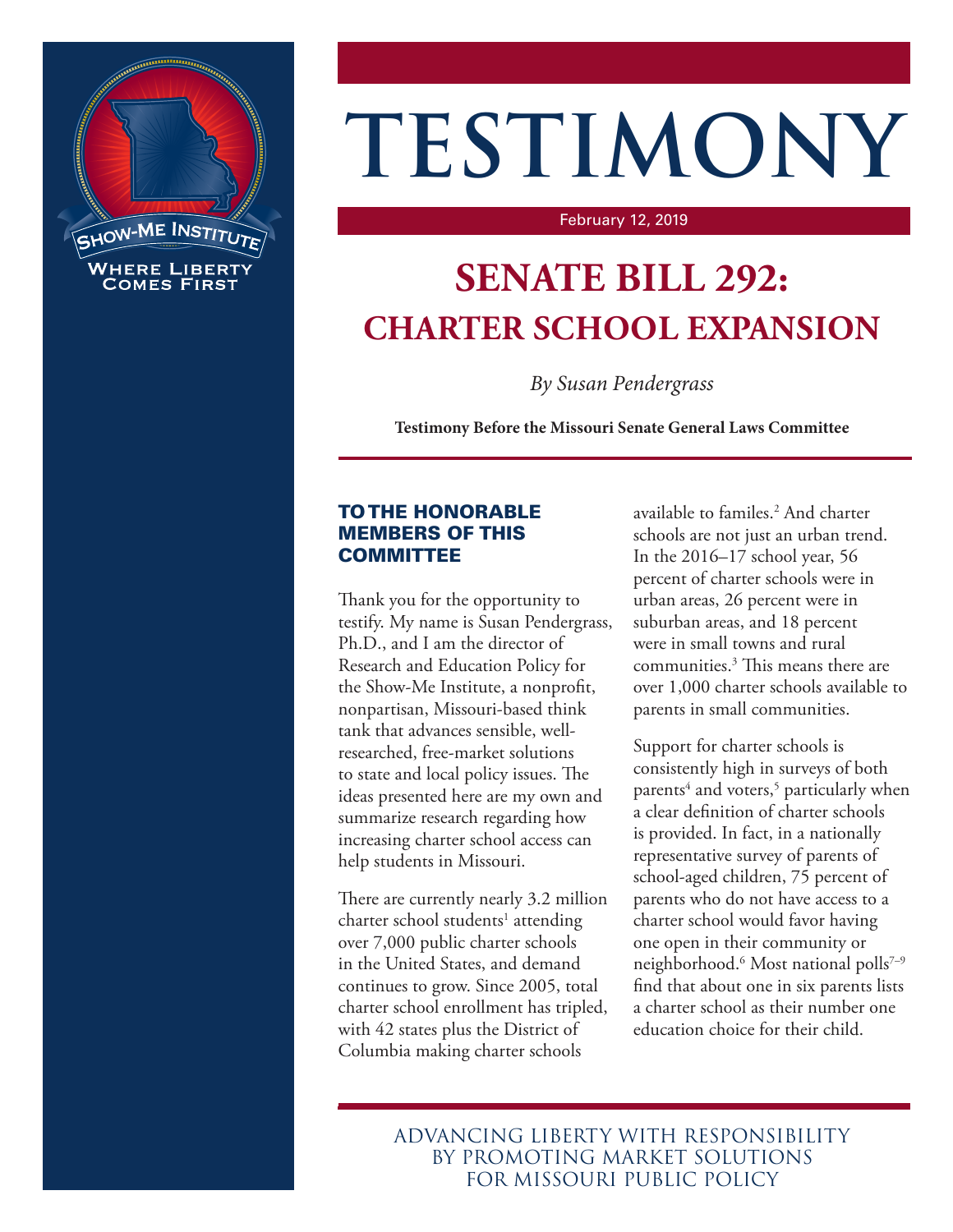#### WHAT DO WE KNOW ABOUT CHARTER SCHOOL PERFORMANCE?

The original promise of charter schools was that they would be given substantial autonomy in exchange for meeting performance targets. Initial research<sup>10</sup> on charter schools was generally characterized as "mixed" due to a lack of robust data and the challenge of comparing these unique public schools to their non-charter public school counterparts. However, more recent research has helped to reveal where and how charter schools are outperforming expectations. A 2011 meta-analysis, restricted to only the highest-quality research, found that in 15 of 16 studies charter schools were shown to have had a positive impact on student academic achievement.<sup>11</sup> The positive effects tended to be stronger for math and at the elementary school level.

A series of studies conducted by the Stanford Center for Research on Education Outcomes (CREDO) has broken new ground. These studies rely on creating "virtual twins" for each charter school student. The virtual twins, composites of several students who attend non-charter public schools, are matched to a charter school counterpart based on demographics, socioeconomic status, and prior performance. A 2013 CREDO study<sup>12</sup> found that, across sixteen states, charter schools had a significant impact on reading, but not in math. However, in that same study, Missouri charter school students showed statistically significant improvement in learning gains over their noncharter school twins in both reading and math. In fact, Missouri charter school students gained the equivalent of an additional 14 days of learning in reading each year and 22 days of learning in math each year. (If you assume that a student gains 180 days of learning in a 180-day school year, then charter school students in Missouri gained 194 days of learning in reading and 202 days of learning in math in a single year.)

A 2015 CREDO study of urban charter schools found that urban charter school students gain the equivalent of roughly 40 days of additional learning per year in math and 28 days in reading, as compared to the amount of learning gained by their matched twins in non-charter public schools.13 The findings were even stronger for lowincome students and students of color.

An analysis of charter school enrollment data conducted by the National Alliance for Public Charter Schools

found that, in both Kansas City and St. Louis, charter school students were more likely to score Proficient or above on state assessments than non-charter public school students.<sup>14</sup> This analysis compared the share of total enrollment in charter schools in those districts to the share of students who scored Proficient or above and, in both cases, the share of Proficient seats in charter schools was higher than the share of total seats.

### DO WE NEED MORE CHARTER SCHOOLS IN MISSOURI?

Currently in Missouri, charter schools can technically be opened anywhere. In unaccredited districts, which has translated to only Kansas City and St. Louis thus far, those who are interested in putting their ideas and energy into practice, accepting accountability in exchange for autonomy, can submit a charter school application to a number of approved sponsors, including a state charter school board and an array of higher education institutions. However, in fully accredited districts, of which there are 512 out of 518 total districts, the only option for opening a charter school is to ask the local school board to approve a charter application. So far, school board approval has proven to be a road block. Is this due to a lack of demand?

In a 2014 survey of registered voters in Missouri, nearly 60 percent responded that the public schools in Missouri are "fair" or "poor." Fifty-five percent of respondents were also school parents.<sup>15</sup> In that same survey, 15 percent of school parents indicated that, if they could select any type of school, including private schools, in order to obtain the best education for their child, they would choose a charter school. In other words, charter schools were the first choice for over 100,000 students in Missouri. However, only about 22,700 public school students in Missouri are attending a charter school this year due to limited access.<sup>16</sup>

## HOW WOULD THE PROPOSED LEGISLATION IMPACT CHARTER SCHOOL EXPANSION IN MISSOURI?

The proposed legislation would make it slightly easier for charter schools to open throughout the state because the denial of a charter by a local school district could be appealed to the Missouri Charter Public School Commission. If the commission found it more likely than not that there is community support for the charter school and the charter school would be in a county governed by a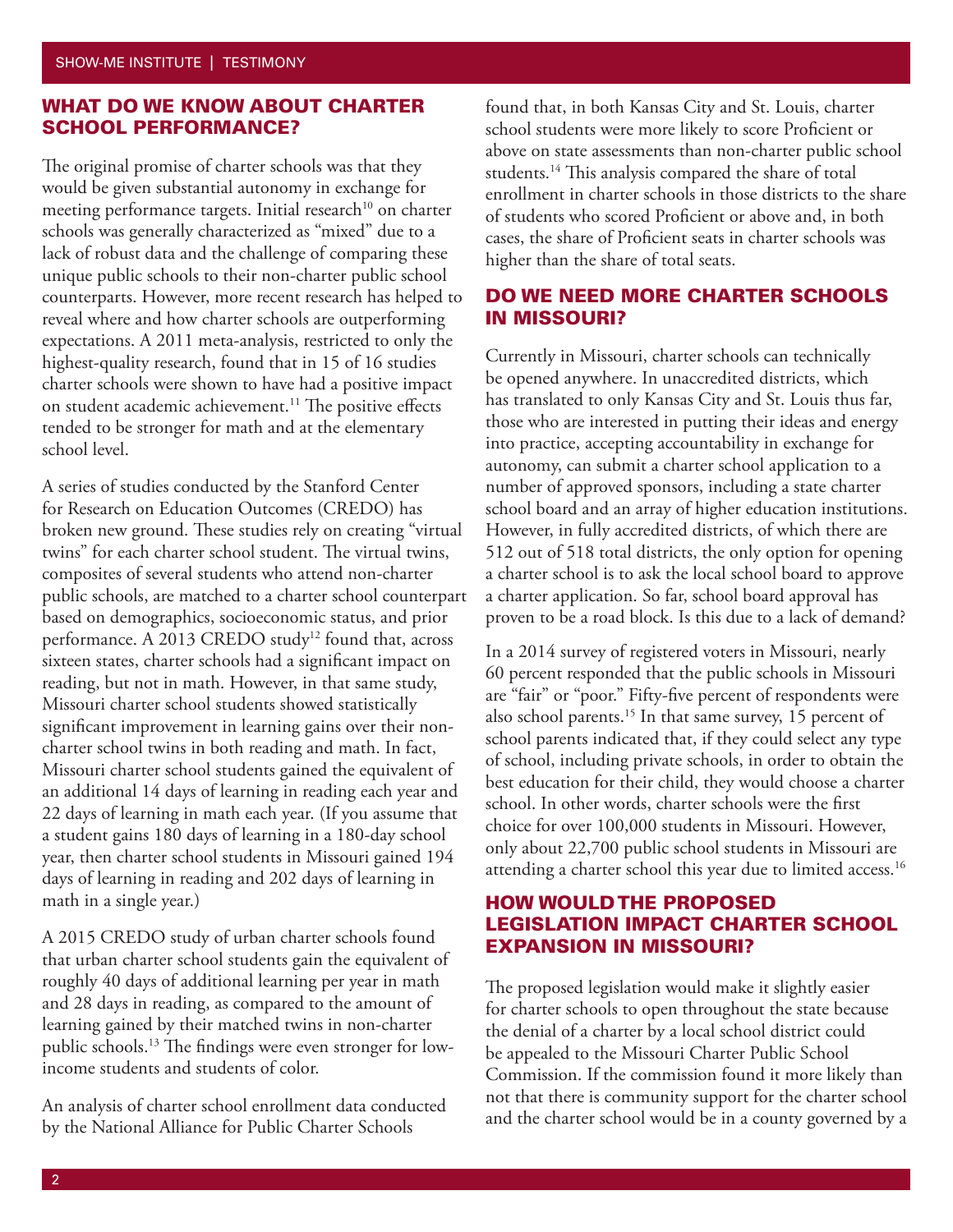charter or in a city that has a population over 30,000, the application would be approved.

This legislation would allow more opportunities for charter schools in the state of Missouri. Currently, over 22,000 students, 2 percent of Missouri public school students, are served in 71 charter schools in St Louis City and Kansas City. But the supply of charter schools has not kept up with the demand.<sup>17</sup>

Missouri charter schools are only serving one fourth of the students who want to enroll in one. Across the state, students are looking for an education best fitted to their needs and academic goals, and charter schools could be catering to these students.

In addition to the survey results listed above, current charter school student applications provide evidence of demand for charters. University Academy, a topperforming charter school in Kansas City, had a waiting list of 700 students in the 2016-17 school year. That's already enough to open another K-12 school.

Outside of Missouri's two major metropolitan areas, smaller cities could also benefit from charter schools. Consider a community to our south—Helena, Arkansas, a town of fewer than 10,000 residents. In 2002, the Knowledge is Power Program (KIPP) opened a small (65 students) middle school in Helena—the KIPP Delta College Preparatory School—with 90 percent of their enrollment qualifying for free or reduced-price lunch. Since then, KIPP has opened two more schools in Helena, as well as schools in nearby Blytheville and Forest City.

#### **CONCLUSION**

The introduction of a charter school shouldn't happen only in response to the failure of the traditional public schools in the district. Families across the state want access to charter schools, and onerous requirements for the establishment of charters should not stand between Missouri's children and the education that best meets their needs and circumstances.

Charter schools do not have to be a punitive action, but a first-choice for students to find a public education best suited for their needs and circumstances. Students may be inspired by a unique college or career pathway, or other special programming to attend a charter school. There is community support for charter schools—so why are we parents and students being denied that option?

*Susan Pendergrass is the director of reasearch and education for the Show-Me Institute.*

#### **NOTES**

- 1. National Alliance for Public Charter Schools. Data Dashboard. Data.publiccharters.org.
- 2. U.S. Department of Education. National Center for Education Statistics (NCES). Common Core of Data 2016-17. Accessed February 1, 2019, at: https://apps.dese. mo.gov/MCDS/Reports/SSRS\_Print.aspx.
- 3. Ibid.
- 4. National Alliance for Public Charter Schools. Demanding a Chance: Parents' Demand for Charter Public Schools Continues to Grow. Accessed February 1, 2019, at: 4/28/2016. https://www.publiccharters.org/sites/default/ files/ migrated/wp-content/uploads/2016/04/Parent-Survey- Report.pdf.
- 5. Di Perna, Paul, et. al. 2017 School in America: Public Opinion on K-12 Education, Parent Experiences, School Choice, and the Role of the Federal Government. EdChoice. November 2017. Accessed February 1, 2019, at: https://www.edchoice.org/wp-content/ uploads/2017/11/2017-Schooling-In-America-by- Paul-DiPerna-Michael-Shaw-and-Andrew-D-Catt-1. pdf.
- 6. National Alliance for Public Charter Schools. Demanding a Chance: Parents' Demand for Charter Public Schools Continues to Grow. 4/28/2016. Accessed February 1, 2019, at: https://www.publiccharters.org/sites/default/files/ migrated/wp-content/uploads/2016/04/Parent-Survey-Report.pdf.
- 7. Phi Delta Kappan, The 49th Annual PDK Poll of the Public's Attitudes Toward the Public Schools. September 2017. Accessed February 1, 2019, at: http://pdkpoll.org/ assets/downloads/ PDKnational\_poll\_2017.pdf.
- 8. National Alliance for Public Charter Schools. Demanding a Chance: Parents' Demand for Charter Public Schools Continues to Grow. 4/28/2016. Accessed February 1, 2019, at: https://www.publiccharters.org/sites/default/files/ migrated/wp-content/uploads/2016/04/Parent-Survey-Report.pdf.